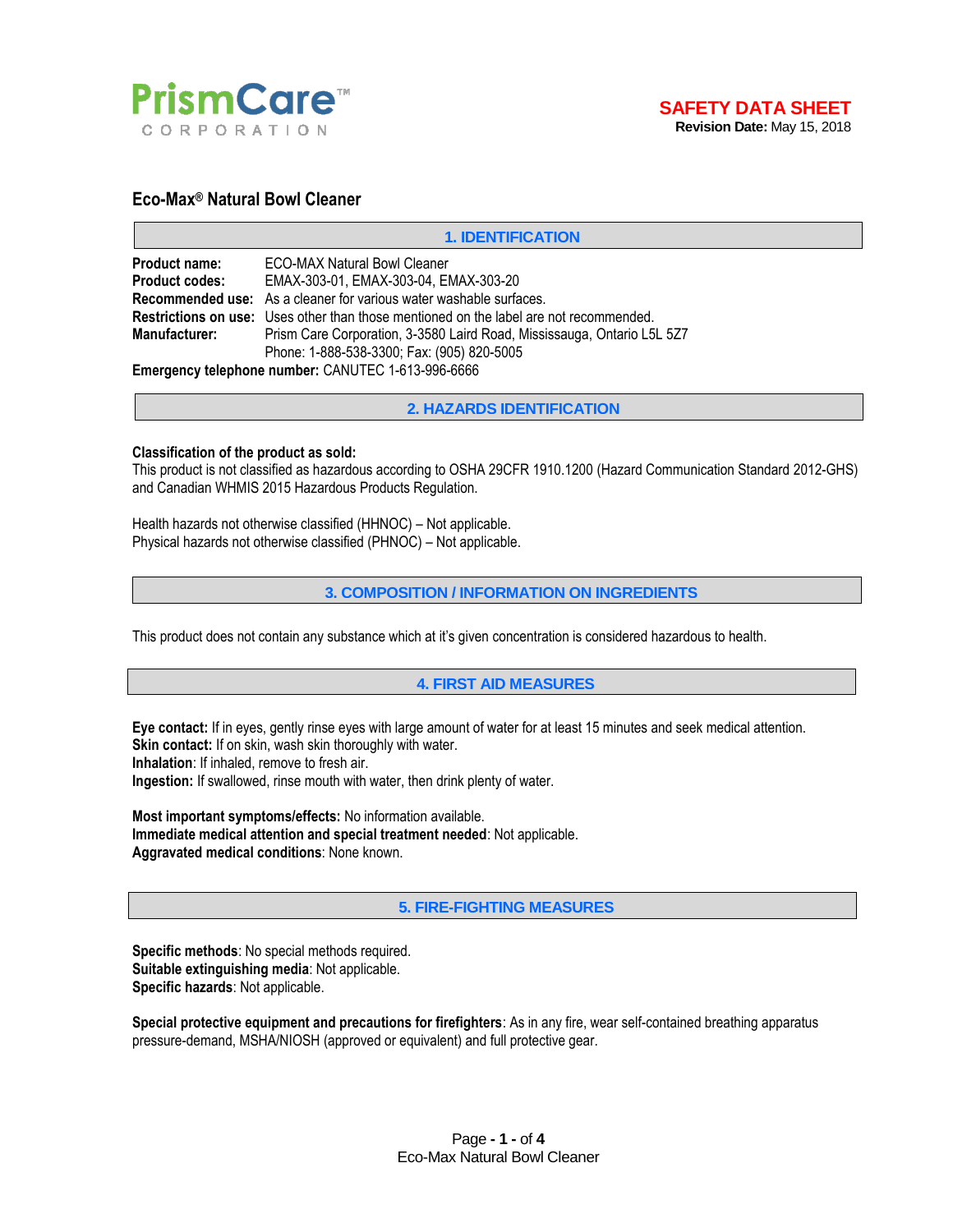# **6. ACCIDENTAL RELEASE MEASURES**

**Personal precautions:** Ensure adequate ventilation, especially in confined areas.

**Environmental precautions and clean-up methods**: For spills or leaks of small volumes, wash area with water and dispose of product in sewer or drain. For larger volume, adsorb spill with inert material (e.g. dry sand or earth), then place in suitable container for disposal. Use water for a final rinse/clean up.

# **7. HANDLING AND STORAGE**

**Handling**: Use appropriate hygiene measures and avoid contact with eyes, skin and clothing. **Storage**: Keep container tightly closed when not in use, store out of reach of children.

**8. EXPOSURE CONTROLS / PERSONAL PROTECTION**

**Exposure guidelines**: This product, as supplied does not contain any hazardous materials with occupational exposure limits established by the region specific regulatory bodies.

**Engineering measures to reduce exposure**: Good general ventilation should be sufficient to control airborne levels.

#### **Personal protective equipment**:

**Eye protection**: Chemical-splash goggles.

**Hand protection**: Chemical-resistant gloves.

**Skin and body protection:** No special requirements under normal use.

**Respiratory protection**: No special requirements under normal use.

**Hygiene measures**: Handle in accordance with good industrial hygiene and safety practices.

|                                      | <b>Natural Bowl Cleaner</b> |
|--------------------------------------|-----------------------------|
| <b>Physical state</b>                | Viscous liquid              |
| Colour                               | Blue (food colour)          |
| pH                                   | $2$ to $4$                  |
| <b>VOCs</b>                          | $0\%$                       |
| Odour                                | <b>Scent Free</b>           |
| <b>Evaporation rate</b>              | No information available    |
| Odour threshold                      | No information available    |
| Melting point / range                | No information available    |
| Boiling point / range                | No information available    |
| <b>Decomposition temperature</b>     | No information available    |
| <b>Autoignition temperature</b>      | No information available    |
| Solubility in water                  | Completely soluble          |
| Solubility in other solvents         | No information available    |
| Relative density (relative to water) | No information available    |
| <b>Density</b>                       | No information available    |
| <b>Vapor density</b>                 | No information available    |
| <b>Bulk density</b>                  | No information available    |
| Vapour pressure                      | No information available    |
| <b>Flash point</b>                   | >200 °F; > 93.3 °C          |
| <b>Partition coefficient</b>         | No information available    |
| <b>Viscosity</b>                     | No information available    |

#### **9. PHYSICAL AND CHEMICAL PROPERTIES**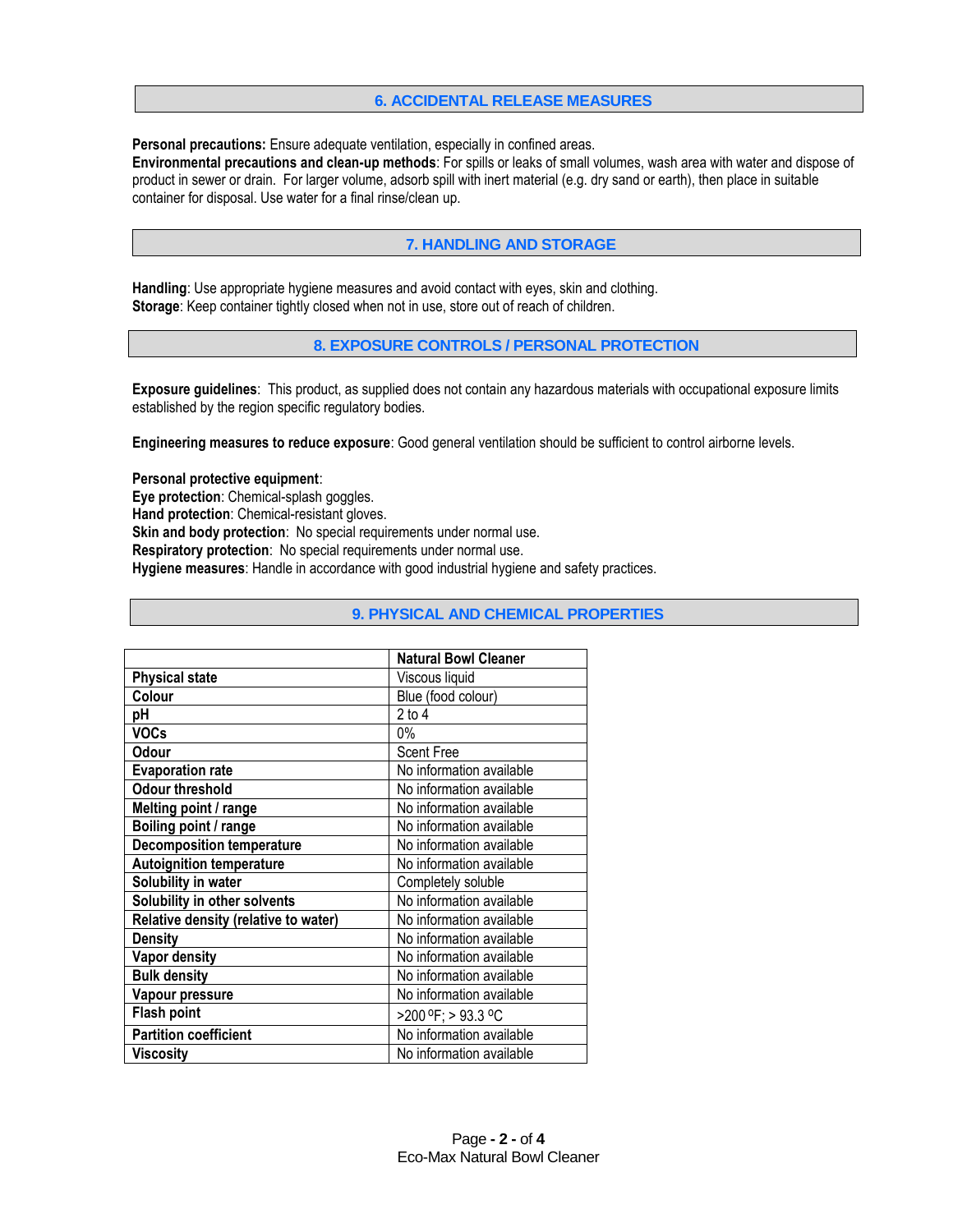# **10. STABILITY AND REACTIVITY**

**Reactivity**: No data available. **Stability**: The product is stable under recommended storage conditions. **Hazardous decomposition products**: No data available. **Materials to avoid**: Do not mix with any other chemical. **Conditions to avoid**: No information available.

## **11. TOXICOLOGICAL INFORMATION**

# **Information on likely routes of exposure**:

**Eye contact:** May cause slight irritation. **Skin contact:** Not likely to cause irritation with normal use. **Inhalation:** May cause slight irritation of respiratory tract. **Ingestion:** Large amounts may cause irritation, nausea, diarrhea.

**Delayed, immediate or chronic effects and symptoms from short and long-term exposure: Sensitization:** No known effects. **Mutagenicity:** No information available. **Carcinogenicity:** No information available.

#### **Numerical measures of toxicity:**

**ATE (Oral)** =>10,000 mg/kg.

**12. ECOLOGICAL INFORMATION**

#### **Ecotoxicity:**

Aquatic toxicity: LC 50 Rainbow trout =>1,000 MG/KG; LC 50 Daphnia =>1,000 MG/KG; IC 50 Micro-organisms => 2ML/L

### **Persistence and degradability**:

Not expected to be persistent in the environment, readily biodegradable.

**13. DISPOSAL CONSIDERATIONS**

### **Waste treatment methods:**

Disposal of wastes: Dispose in accordance to local, state and federal regulations.

**14. TRANSPORT INFORMATION**

### **DOT/TDG/IMDG:** Not regulated.

**15. REGULATORY INFORMATION**

#### **International Inventories:**

All components of this product are listed on the following inventories: DSL/NDSL – Canadian Domestic Substances List / Non-Domestic Substances List. TSCA – United States Toxic Substances Control Act